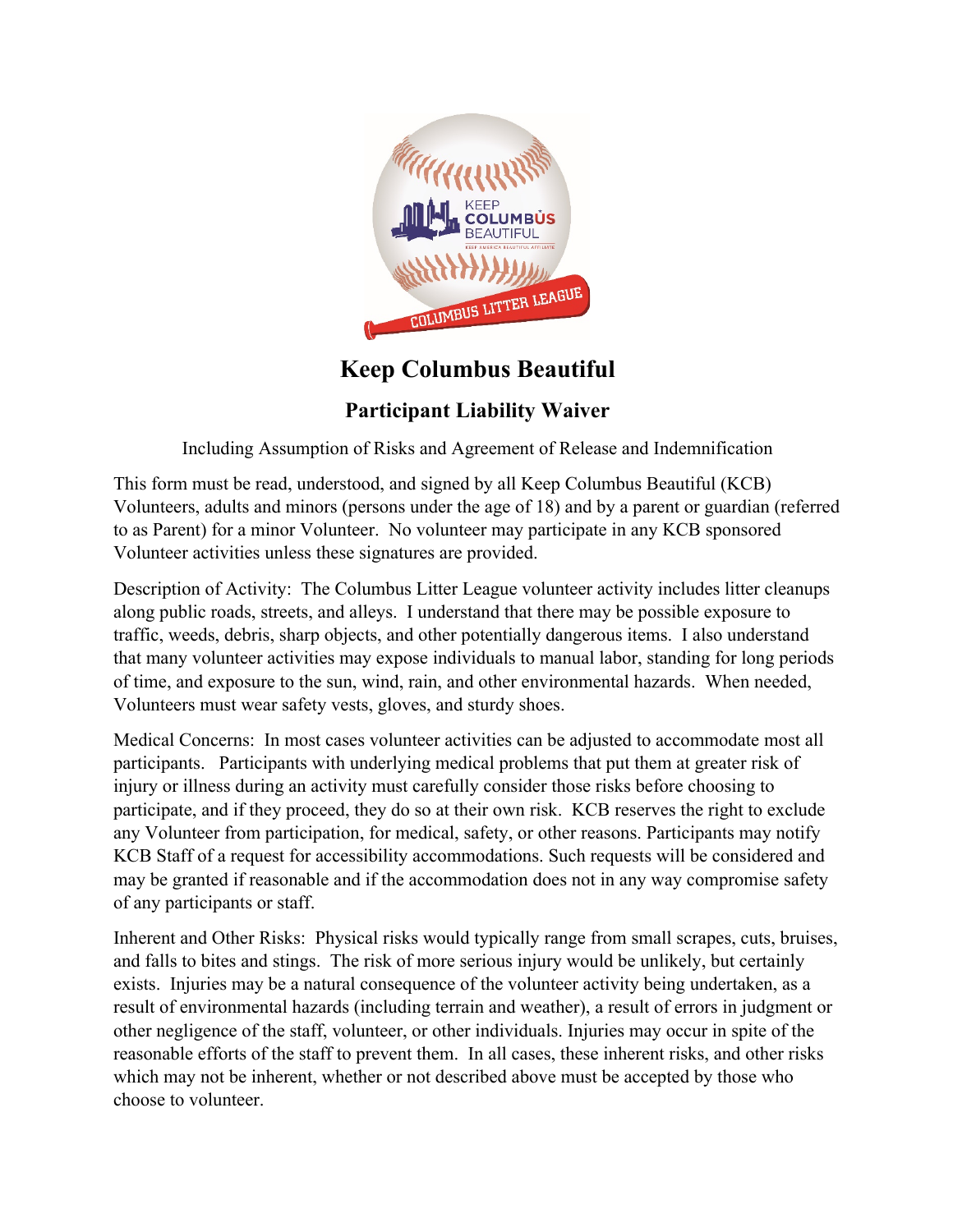In consideration of the activity which I and my family have agreed to participate in, I (we) agree to the following:

I understand the nature of the activity that I will engage in. I understand there are risks of injury associated with the Columbus Litter League. I acknowledge and voluntarily assume the risks associated with this activity, inherent and otherwise, and whether or not described above, including those which may result from the negligent acts or omissions of other volunteers or staff.

I hereby release, indemnify, and hold harmless KCB, the officers, employees, agents, or other representatives of the City of Columbus to which this volunteer activity is conducted. I agree not to sue them for any liability for causes of action, claims and demands of any kind and nature whatsoever that may arise out of or relate in any way to my or my minor child's participation in volunteer activities.

I accept responsibility for any expenses that may be incurred for any illness or injury that may result from my, or my minor child's participation in a volunteer opportunity.

## **Photo Release**

I do hereby consent and agree to release permission to Keep Columbus Beautiful to use and share photos taken of my and/or my minor child's participation in this activity

**Prescreening Health Survey** (to be conducted prior to registration and repeated 24 hours prior to event)

People with COVID-19 have had a wide range of symptoms reported – from mild symptoms to severe illness. Symptoms may appear two to 14 days after exposure to the virus.

In an effort to keep you, our volunteers, and community as safe as possible, please review the indicator symptoms below identifying if you have experienced any of the following within the past 14 days: cough, shortness of breath or difficulty breathing, fever, chills, repeated shaking with chills, muscle pain, headache, sore throat, and/or new loss of taste or smell

If you have a cough and shortness of breath, difficulty breathing, or two of any the other symptoms in this list above, these symptoms indicate you may have been exposed to, and may test positive for COVID-19. In exercising an abundance of caution, do not volunteer for our event. Continue to monitor your health conditions closely and seek medical attention if necessary.

Please let us know if you will not be able to volunteer at this time so we can update our volunteer registration list.

I agree to report any change in my health status as it relates to the CDC published COVID-19 symptoms (cough, shortness of breath or difficulty breathing, fever, chills, repeated shaking with chills, muscle pain, headache, sore throat, or new loss of taste/smell) for a period of 14 days before and after my volunteer event. It is understood and I grant permission to the event